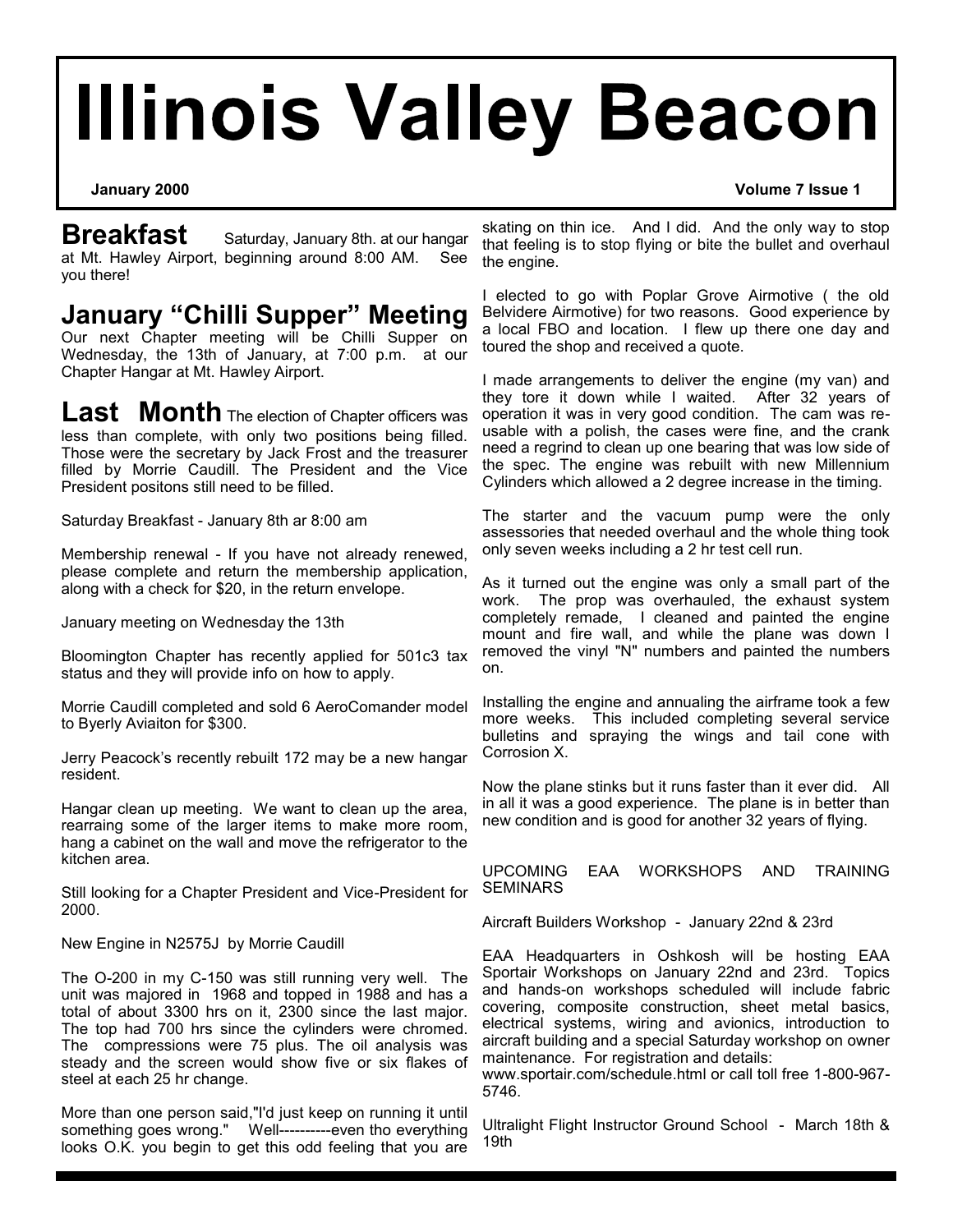EAA Headquarters in Oshkosh will be hosting the Ultralight Flight Instructor Ground School on March 18th and 19th. The school is for anyone who wants training towards becoming an Ultralight Flight Instructor (UFI) or for an existing instructor who wants to sharpen their instruction skills. Subject areas included in the school are: Federal Aviation Regulation Part 103, EAA Two-Place Training Exemption, Airspace & Airport Operations, Vehicle Airworthiness Inspections, Radio Communications, Pre-Solo Testing and Training, Student & Pilot Endorsements, Fundamentals of Instruction (FOI), Weather, Aeromedical Factors, Performance and Aerodynamics and Written Test. Advance registration required. For specific program and registration information: Call 920-426-6527 or e-mail information requests to ultralight@eaa.org

Flight Advisor and Technical Counselor Refresher Training - Dates to be Determined

Refresher training seminars for Flight Advisors and Technical Counselors will be offered at regional air events in the upcoming year. Dates and subject matter have yet to be determined but will be published as soon as possible.

### SCHOLARSHIP & INTERNSHIP/WORK EXPERIENCE OPPORTUNITIES

Scholarships: EAA Scholarships totaling over \$65,000 are available for the upcoming 2000-2001 school year. Detailed descriptions of individual scholarships and applications are now available on line at www.eaa.org/ education/scholarships/index.html

Internship/Work Experience: Programs developed to allow several individuals to take their aviation education and passion to new heights each summer. Descriptions and applications are now available on line at www.eaa.org/ education/interships/index.html

PRECISE FLIGHT AD: The FAA has issued a final Airworthiness Directive (AD 99-24-10) that applies to Precise Flight Model SVC III standby vacuum systems. The AD requires repetitive inspections and a flight manual revision, and was prompted by system malfunctions, particularly failures of the shuttle valve. The standby system uses intake manifold vacuum to power cockpit instruments in case of a primary vacuum-pump failure, and the FAA estimates there are 10,000 units installed. From AVflash 5.48b

AOPA PETITIONS FAA TO RESCIND STANDBY VACUUM SYSTEM AD An Airworthiness Directive on the Precise Flight SVS III Standby Vacuum system may cause more safety problems than it solves, the Aircraft Owners and Pilots Association said yesterday, in a petition asking the FAA to rescind AD 99-24-10. "The AD requires a biannual 'test' that could cost more than the price of a new unit," said Dennis Roberts, an AOPA vice president. "Many pilots will view the cost of compliance to be greater than the benefit of a simple standby vacuum system, and they'll remove the system from their aircraft. That could

have an unfortunate safety impact." The AD calls for an annual inspection and flight check that could cost as much as \$540 for a system with a retail list price of \$429. From AVflash 5.51b

NATA ON PART 145 NPRM: GA STATIONS CAN'T AFFORD IT The FAA's proposed changes to rules on aircraft repair stations are based on seriously flawed economic analyses and would require huge price increases that shops serving the GA community simply couldn't afford -- to nobody's surprise, that's the National Air Transportation Association's conclusion concerning the Part 145 NPRM. NATA's findings are based on feedback from 33 workshops attended by more than 800 maintenance professionals across the country over the last six months. NATA is backing a two-tiered certification that would impose less-stringent requirements on GA shops than on those serving the airlines. From AVflash 5.49b

AOPA SAYS FAA CHANGES TO PART 145 COULD COST YOU BIG BUCKS The FAA's NPRM on Part 145 - changes to the regulations governing certification of aircraft repair stations -- needs work itself, according to AOPA. The association's vice president and executive director of government and technical affairs, Dennis Roberts, last week said that the changes "would lead to significantly higher maintenance costs for general aviation aircraft owners." While the FAA's motives may appear fine and nice, practical application of the rules could force some shops to give up their certificates while stretching the FAA to its administrative ends, and AOPA fears the result may be a 30% increase in repair costs next time your bird needs work. From AVflash 5.50a

MORE FALLOUT FROM PART 145 PROPOSAL... Since June of this year, AVweb has been telling you about the FAA's planned changes to FAR 145, and the impact those changes will have on both the 4,509 repair stations that work on smaller aircraft and your wallet. Many of the initial changes called for in the FAA's proposal were panned by most of the alphabets including AOPA, NATA, and PAMA. A couple of weeks ago, AOPA reiterated its stand, saying the FAA's Notice of Proposed Rulemaking (NPRM) on FAR 145 will "lead to significantly higher maintenance costs for general aviation aircraft owners." From AVflash 5.52a

...AS SERIOUS CONCERNS LINGER OVER "PRACTICAL APPLICATION" In addition to the monetary aspect, there is real concern over whether the FAA has enough people to deal with the practical application of the changes. If they don't, some shops could conceivably lose their certificates until the FAA finds the people, time, and money necessary to do their job. This past week, the Professional Aviation Maintenance Association (PAMA) sounded off again saying that neither economic nor safety benefits substantiate the Proposed Rule Notice 99-09. While PAMA agrees with some of the things the FAA wants to do, they say the FAA's lack of standards, guidelines, and procedures makes much of the proposal impractical, unworkable, and in some cases, virtually impossible. Stay tuned. From AVflash 5.52a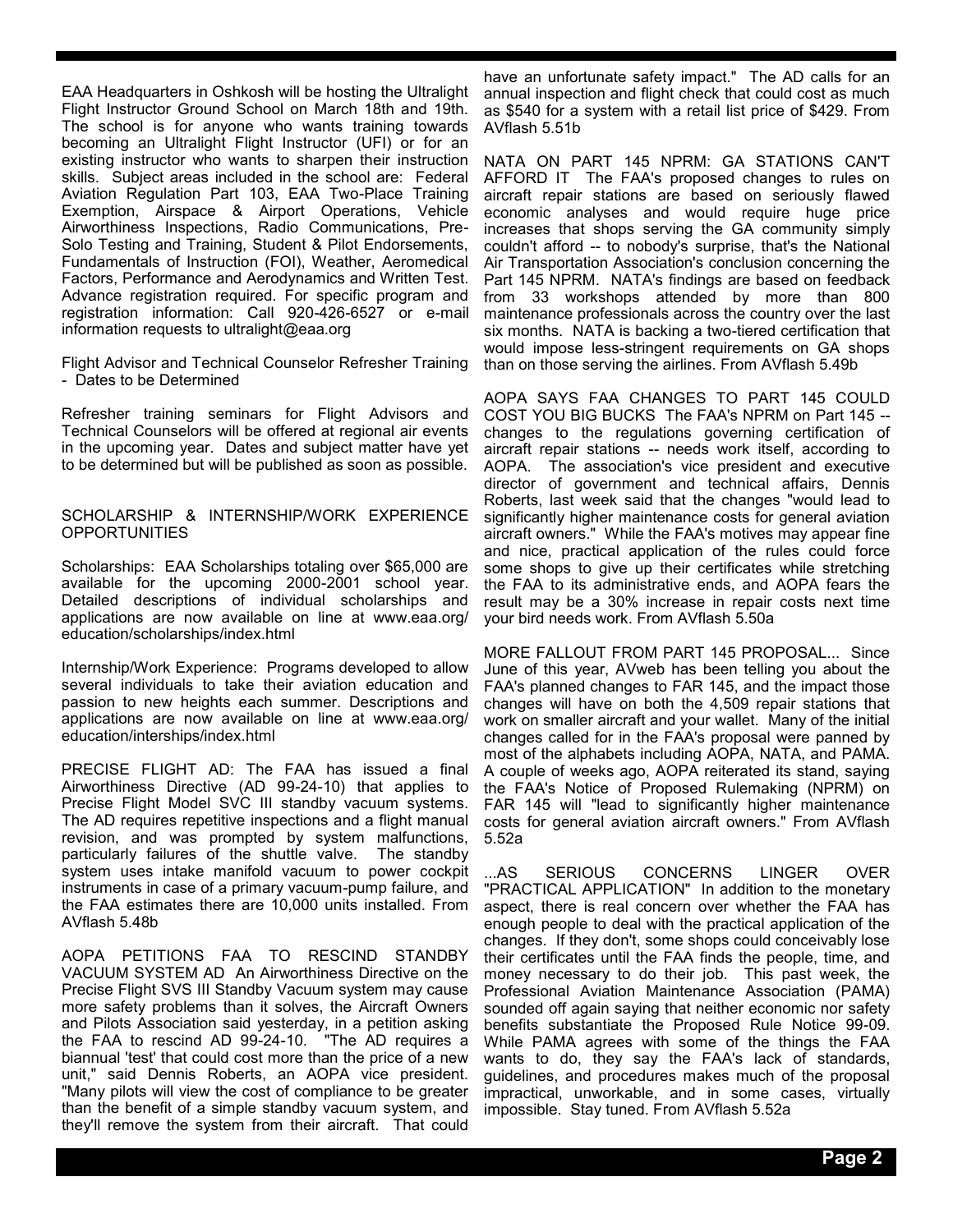LOOK, IN THE SKY! IT'S A BIRD ... IT'S A PLANE ... IT'S The pilots of two trainers in Florida received an early Christmas present Saturday when they walked away from a midair collision that occurred while both planes were on final for touch-and-goes. In what has to be one of the most unique landings ever accomplished, after colliding at an altitude of about 200 feet, the two planes became interlocked, but landed safely at the Plant City Municipal Airport. The new design over-and-under multi-engine biplane comprised a Piper PA-28 Cadet wedged on top of a Cessna 152. From AVflash 5.50b

...COMING IN ON TWO WINGS AND A PRAYER "It was truly amazing," said Marilyn Gauthier of the Hillsborough County Aviation Authority, which operates the uncontrolled field at Plant City, between Tampa and Lakeland, Fla. The low-wing Cadet, flown by Jay Perrin, 19, of Melbourne, was descending above the high-wing Cessna 152. The Cadet's nosegear shattered the Cessna's indshield, and the two planes became locked together. Instructor Alan Vangee, 65, of Brandon, assumed control of the Cessna from student pilot Barbara Yeninas, 56, of Valrico, and landed the piggybacked airplane safely on the grass north of the airport's single runway. From AVflash 5.50b

AVWEB INTERVIEWS CFI IN SUCCESSFUL MIDAIR: Ten days ago, AVweb told you about the midair collision between a Cessna 152 and a Piper Cadet that

resulted in both planes safely landing at the Plant City, Fla., airport and all aboard walking away. Flight Instructor Alan Vangee was giving dual instruction to a primary student in the 152 when the Piper descended on top of them. AVweb's Joe Godfrey snagged an interview with Vangee who, incidentally, has not stopped flying. Read all about it in this special Profile: http://www.avweb.com/toc/ profiles.html. From AVflash 5.52a

NOAA CELEBRATES 81 YEARS OF AVIATION NOAA's National Weather Service has marked the 81st anniversary of the first aviation weather forecast. Using data collected from kites and tethered balloons, the Weather Bureau (as it was then known) produced its first route forecast for the fledgling air mail service. If you're curious what a 1918 weather map looked like, check it out at the NOAA Web site: http:// www.outlook.noaa.gov/80thanniversary Now, if they could just nail down those icing forecasts... From AVflash 5.48b

CONTINUE TO HOLD; WE'RE STILL SWEEPING: Airlines in most cases blame ATC or the weather for delays, but in Quito, Ecuador, last week another option was available - the airport was covered with volcanic ash. Quito's main airport was closed for four days after the Guagua Pichincha volcano 7.5 miles away showered the city with white ash last Thursday night. The airport reportedly employed up to a thousand people a day with brooms to sweep away the nasty turbine-choking stuff. From AVflash 5.48b

DOT TEST SLAMS AIRPORT SECURITY... Ah, just in time for the holidays ... a little test giving us another reason to fly GA. From last December until April 1999, DOT

investigators paid visits to major airports all over the country conducting checks on security, and were displeased with the results. Investigators strolled into secure areas unchallenged roughly 68 percent of the time; followed employees through "secure" areas; rode unguarded elevators; walked through concourse doors, gates, and cargo facilities; and drove through unmanned vehicle gates. From AVflash 5.49a

...BUT WHY THE POOR SHOWING? The inspector general's report blamed airlines, airports and employees, and blasted FAA oversight and policies "that contribute to weaknesses in access control." The FAA replied by saying it was already vigorously addressing the problems and plans to increase the rate of unannounced tests and work with airlines to crack down on problems. From AVflash 5.49a

PILOTS ARGUE, PASSENGERS LOSE: If you ever needed more proof of the importance of situational awareness ... according to Norwegian officials, the worst crash in their history was caused by a cockpit dispute over the plane's location. In 1996, a Russian Tupolev TU-154 owned by Vnukovo Airlines slammed into a mountain 20 miles from the runway on the Svalbard archipelago, killing all 141 onboard. The Norwegian investigating committee found no evidence of technical failures, but says in the seconds prior to the crash, the pilot and navigator disagreed about which direction to turn the plane. The navigator won; the plane turned left, and seconds later, crashed into the mountain. From AVflash 5.49a

YOU TAKE THE KIDS, I'LL TAKE THE MILES: Do you hoard frequent flier miles, working all the angles to get extra ones? It would be in your best interest, then, to stay married. A Boston-based newspaper for lawyers says those miles are becoming a hot issue in divorce cases, and warring spouses are going to the mat for them. "If you're a spouse who has been staying at home with three kids while the other spouse has been traveling around the country five days a week, you bet your boots you want some of those miles," said attorney Curtis Bounds. From AVflash 5.49a

UP IN THE AIR, IT'S A BIRD; IT'S A PLANE... Nope, it's a NASA-sponsored 247-foot "flying wing," called Helios. The solar-powered unmanned prototype is tentatively scheduled to take the final flight of its initial development test series this week at Edwards, Calif. Helios is the first incarnation of a craft NASA plans to use for high altitude, long-duration science or communications relay missions. (Et tu, Proteus?) From AVflash 5.49a

SCRUBBING BUBBLES AND TOILET SHIPWRECKS: Remember the TV ad with the yacht guy floating around in a commode on a little rowboat? Would you be embarrassed to do that? You bet, but this story isn't really about that. It's a scoop from an AVweb reader that was funny enough to pass ... on. According to our source, "Deep Flush," the Sunday after Thanksgiving flights out of PHL were delayed because of strange activity on the field. The mystery was solved when a pilot announced to his